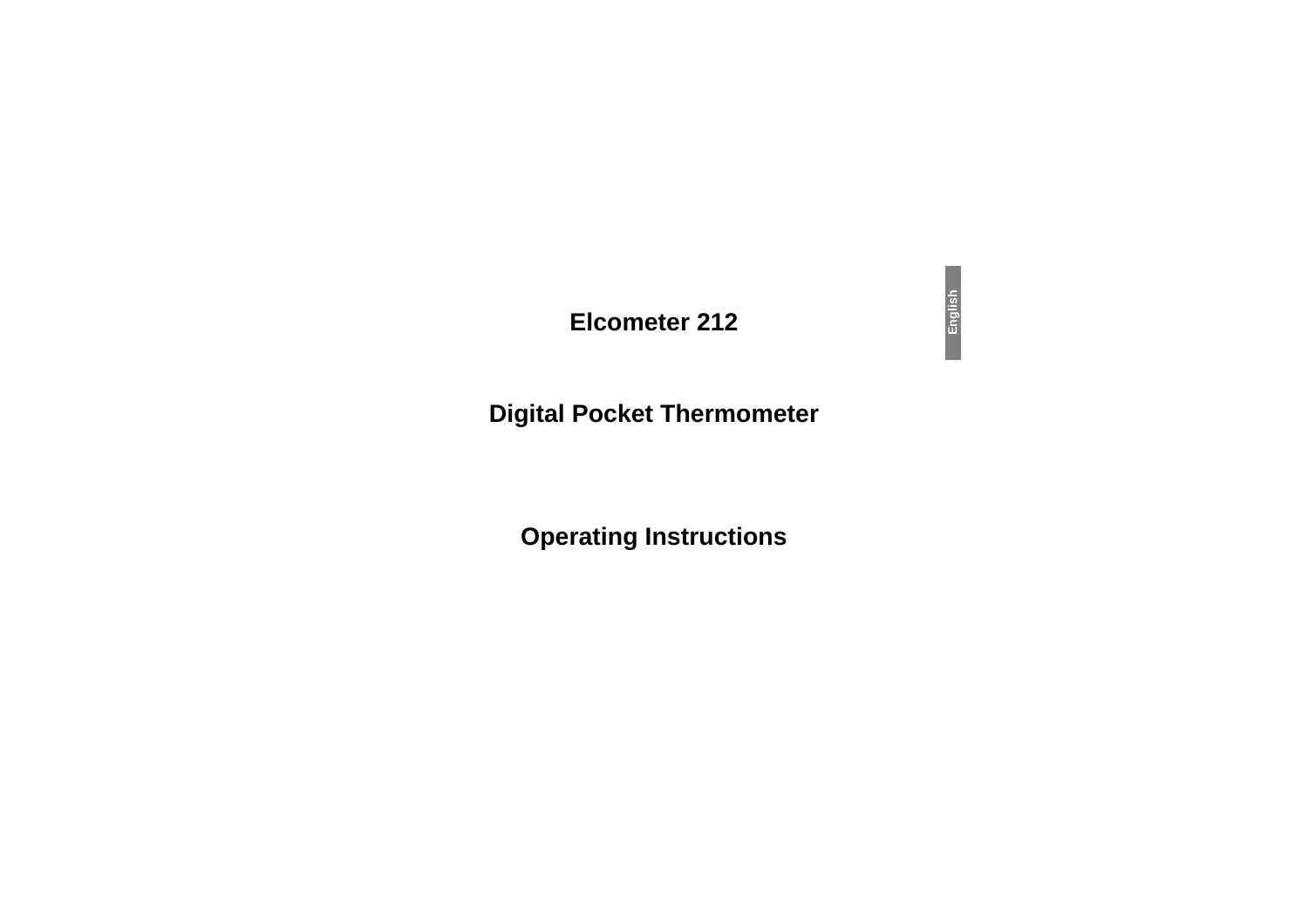This product meets the Electromagnetic Compatibility Directive. The product is Class B, Group 1 ISM equipment according to CISPR 11.

Group 1 ISM product: A product in which there is intentionally generated and/or used conductively coupled radio-frequency energy which is necessary for the internal functioning of the equipment itself.

Class B product is/are suitable for use in domestic establishments and in establishments directly connected to a low voltage power supply network which supplies buildings used for domestic purposes.

elcomete is a registered trademark of Elcometer Limited.

All other trademarks acknowledged.

© Copyright Elcometer Limited. 2010.

All rights reserved. No part of this Document may be reproduced, transmitted, transcribed, stored (in a retrieval system or otherwise) or translated into any language, in any form or by any means (electronic, mechanical, magnetic, optical, manual or otherwise) without the prior written permission of Elcometer Limited.

A copy of this Instruction Manual is available for download on our Website via www.elcometer.com

*Doc.No. TMA-0472 Issue 01Text with Cover No: 21708*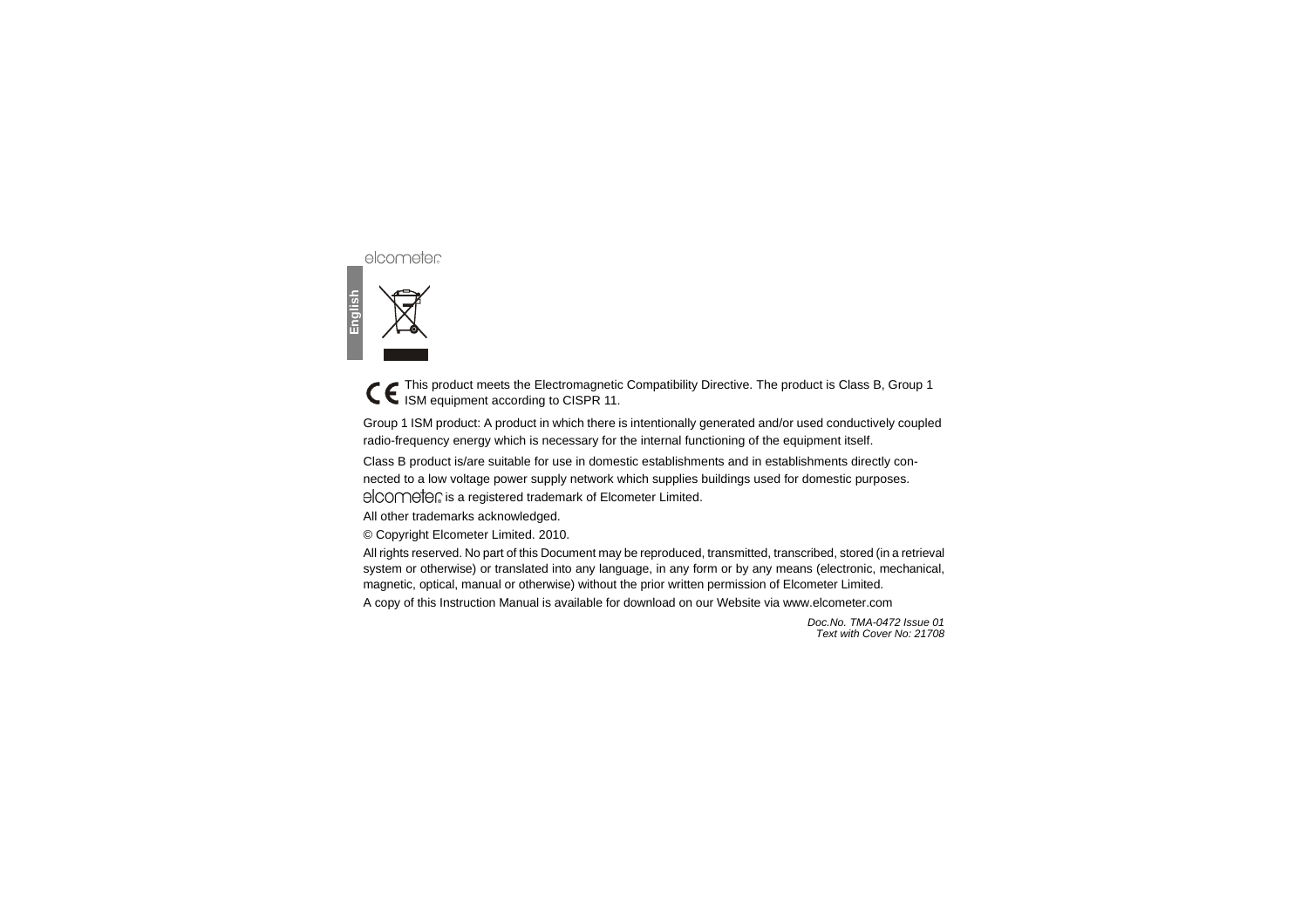## **CONTENTS**

| <b>Section</b> |  |  | Page |
|----------------|--|--|------|
|                |  |  |      |
|                |  |  |      |
|                |  |  |      |
|                |  |  |      |
|                |  |  |      |
|                |  |  |      |
|                |  |  |      |
|                |  |  |      |
|                |  |  |      |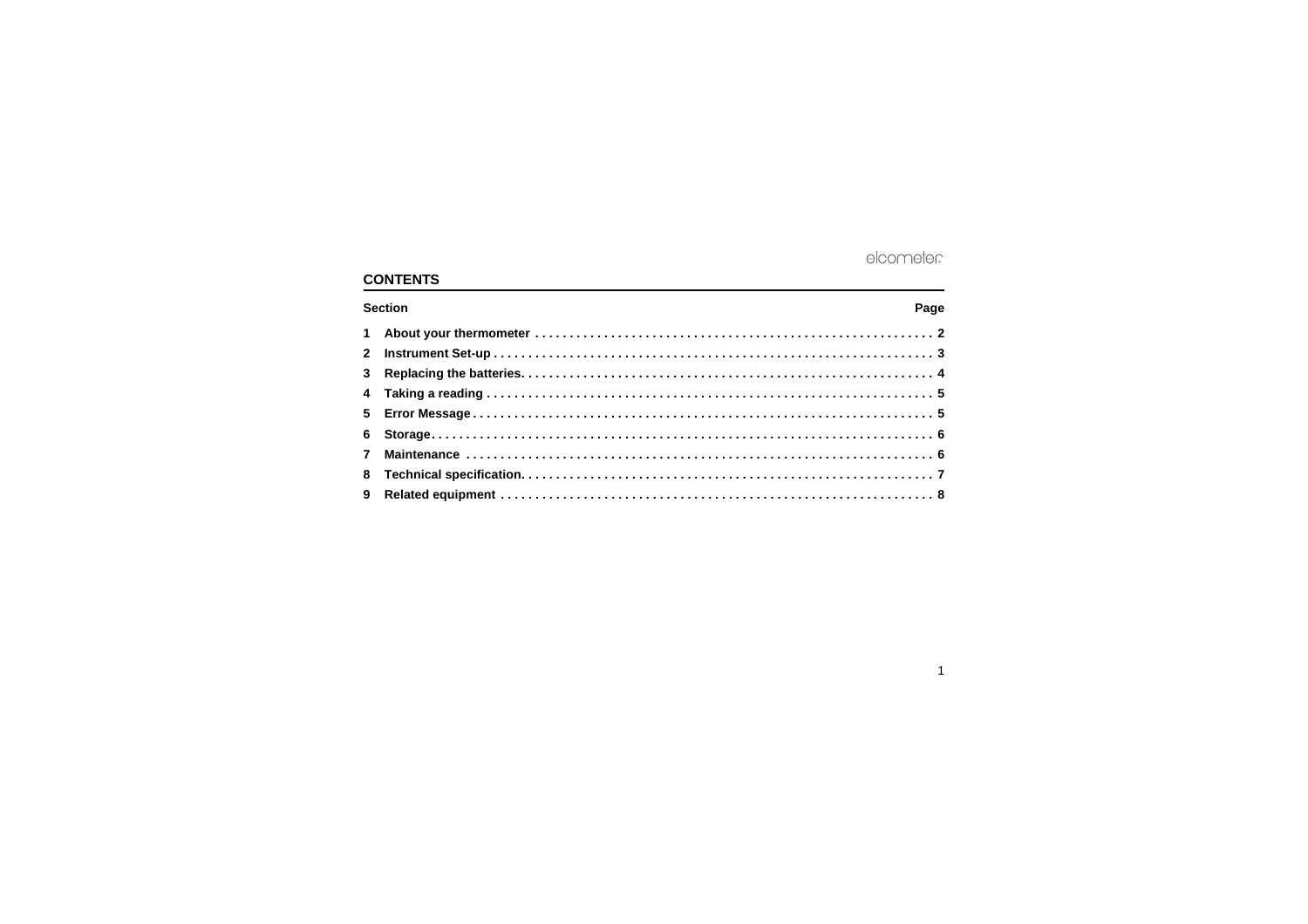Thank you for your purchase of this Elcometer 212 Digital Pocket Thermometer. Welcome to Elcometer.

Elcometer are world leaders in the design, manufacture and supply of inspection equipment for coatings and concrete. Our products cover all aspects of coating inspection, from development through application to post application inspection.

[Your Elcometer 212 Digital Pocket Thermometer is a world beating product. With the purchase of this](http://www.elcometer.com) product you now have access to the worldwide service and support network of Elcometer. For more information visit our website at www.elcometer.com

## <span id="page-3-0"></span>**1 ABOUT YOUR THERMOMETER**

The Elcometer 212 Digital Pocket Thermometer is a simple, easy-to-use, pocket-sized, battery powered digital thermometer with either surface or needle integrated probes.

#### **1.1 WHAT THE BOX CONTAINS**

- •Elcometer 212 Digital Pocket Thermometer with batteries fitted
- •Operating instructions

The gauge is packed in a cardboard and foam package. Please ensure that this packaging is disposed of in an environmentally sensitive manner. Consult your local Environmental Authority for further guidance.

**To maximise the benefits of your new Elcometer 212 please take some time to read these Operating Instructions. Do not hesitate to contact Elcometer or your Elcometer supplier if you have any questions.**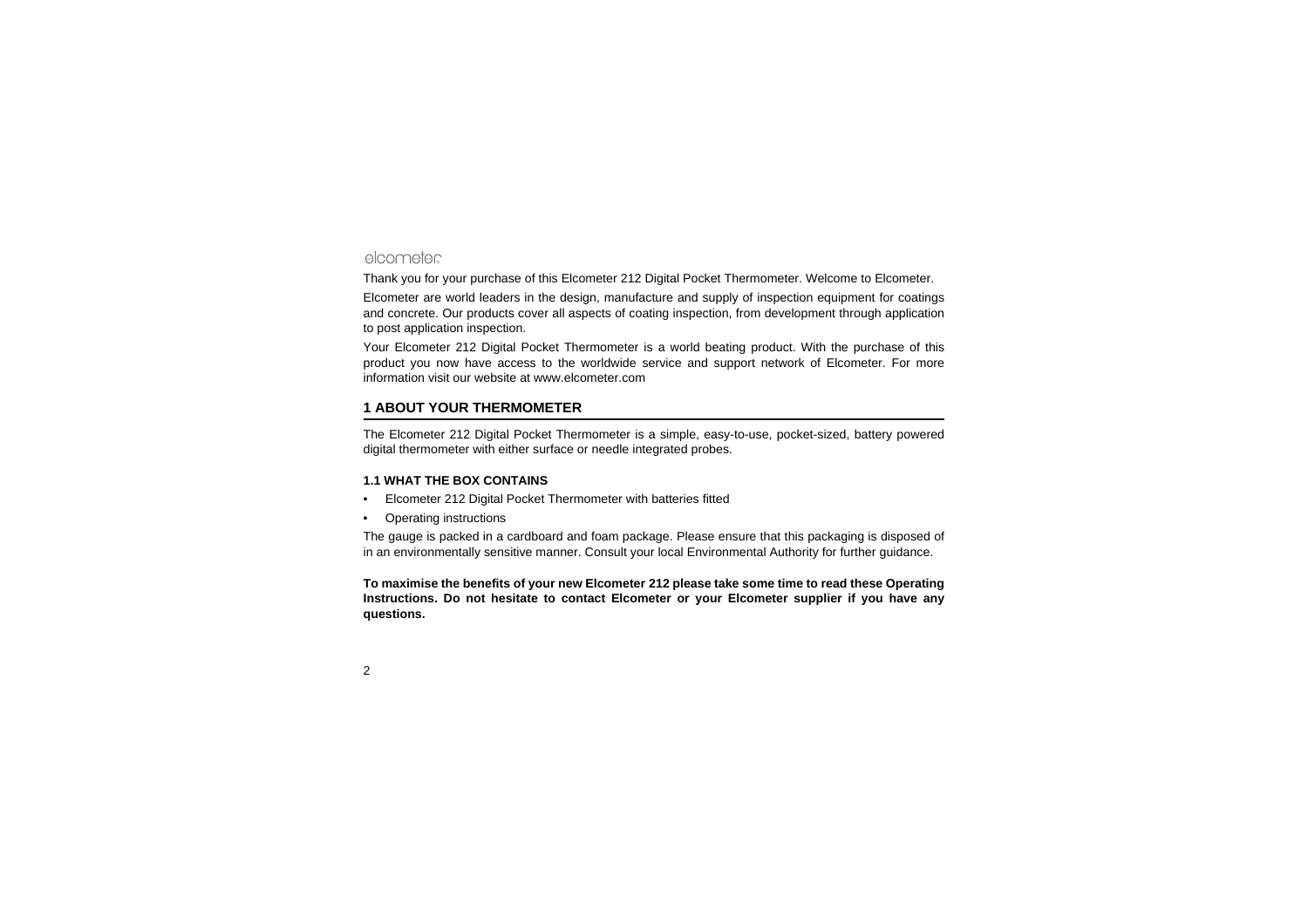## <span id="page-4-0"></span>**2 INSTRUMENT SET-UP**

This instrument has four user selectable functions(switch bank). This block is composed of four slide switches and a single push button which is located under the battery compartment.

#### **2.1 UNITS : SWITCH 1**

Changes the instrument's units between Celsius (°C) and Fahrenheit (°F). Towards the battery sets °C and away from the battery sets °F.

#### **2.2 RESOLUTION : SWITCH 2**

Changes the instrument's displayed resolution. Towards the battery sets 0.1°C/°F and away from the battery sets 1°C/°F.

#### **2.3 AUTO-OFF : SWITCH 3**

With the switch towards the battery the instrument will auto-off after 10 minutes. With the switch away from the battery the auto-off function is disabled.

#### **2.4 READING TRIM : SWITCH 4**

The value set during 'Reading Trim Mode' will be added to all measured temperatures before they are displayed.

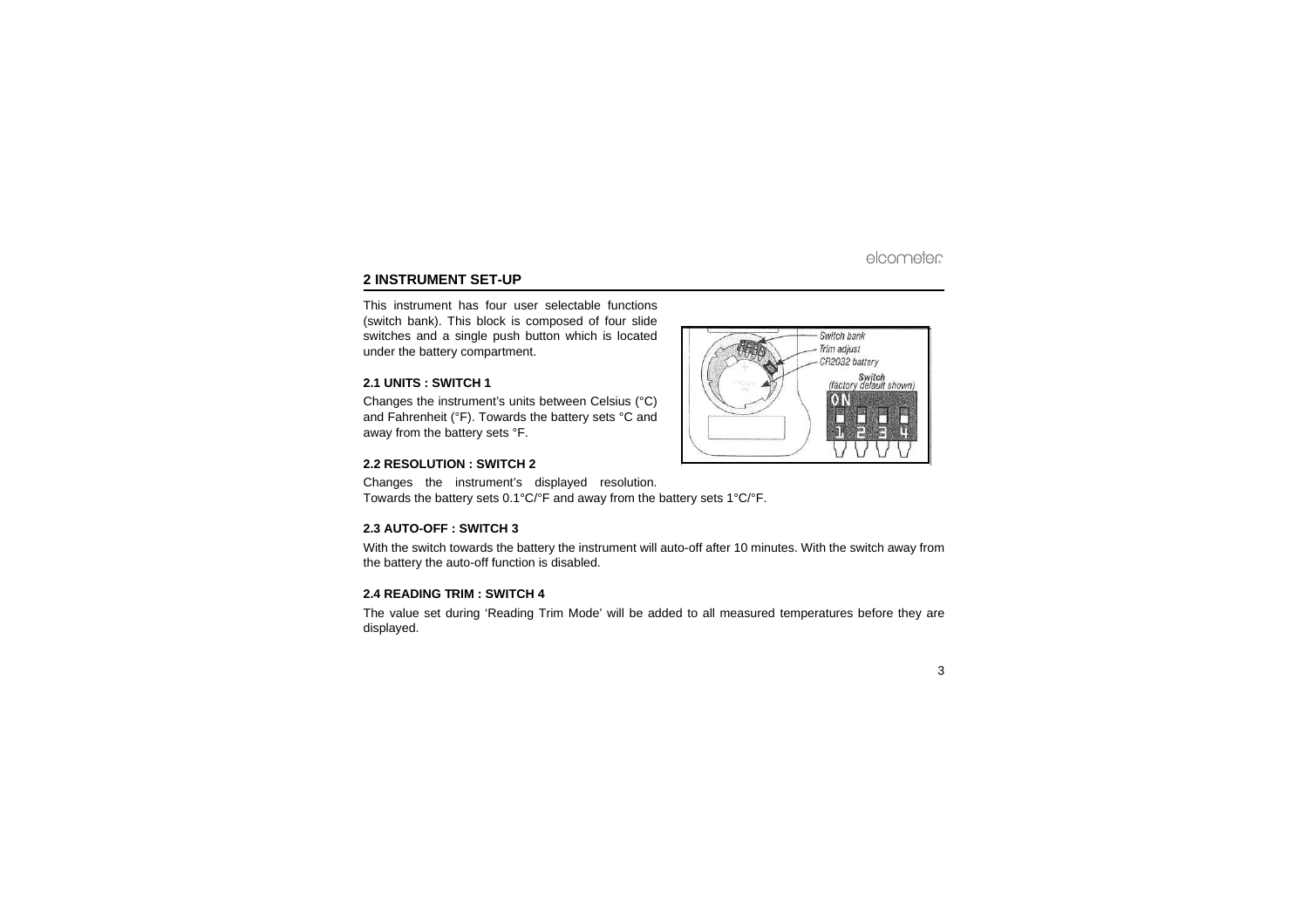With the switch away from the battery the instrument enters into 'Reading Trim Mode' and the current offset value is displayed. Use the push button to adjust the offset value around a scroll loop ( $\pm 2.0^{\circ}$ C or  $\pm 3.6^{\circ}$ F). To exit 'Reading Trim Mode' set switch 4 back towards the battery.

## <span id="page-5-0"></span>**3 REPLACING THE BATTERIES**

The thermometer is supplied with batteries fitted. Replace the batteries when the battery symbol illuminates.

The instrument continues to measure accurately whilst in this condition but we recommend that the batteries be changed at the earliest convenience.

After some further usage the instrument will detect that there is insufficient battery voltage left to measure accurately. At this point the instrument will display 'Flat', then 'Bat' and then shut down. The batteries will need to be replaced at this time to continue using the instrument.

To change the batteries, remove the instrument's battery compartment cover using a coin. Once opened, the batteries can be removed by pulling the battery-retaining clip back with the tip of your finger whilst holding the unit upside down. Replace both batteries, positive side up, and ensure they are correctly under the cover.

*Note: Batteries must be disposed of carefully to avoid environmental contamination. Please consult your local Environmental Authority for information on disposal in your region.*

**Do not dispose of any batteries in fire.**

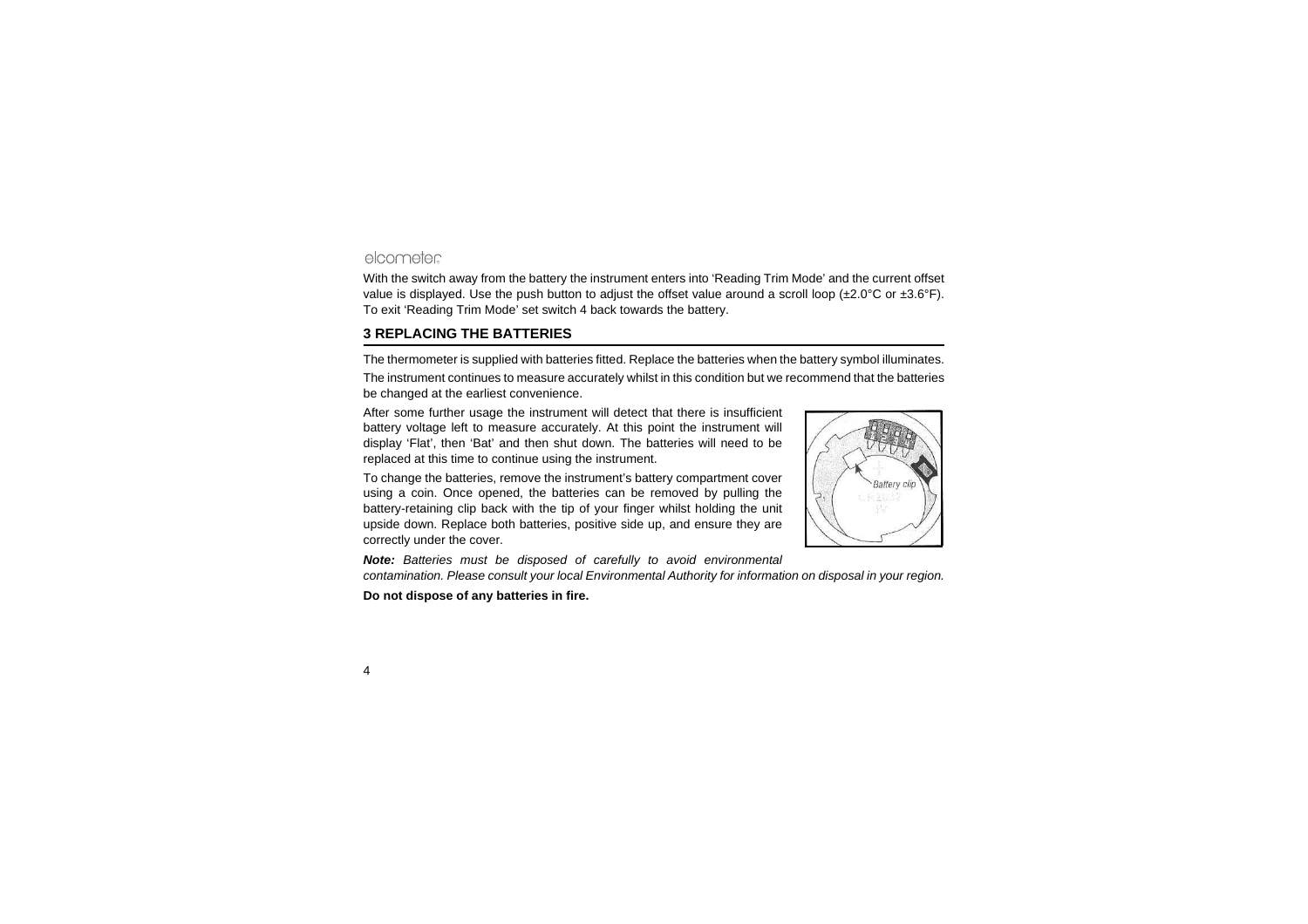## <span id="page-6-0"></span>**4 TAKING A READING**

The thermometer is switched on by unfolding the probe until the display illuminates. The probe must not be rotated more than 180 degrees as damage may occur.

Apply the probe tip to the surface or material to be measured. The sensor is located at the top of the probe, therefore the minimum depth insert should be 3mm (0.12"). The reading will take a few seconds to stabilise depending on the nature of the material.

If auto-off is enabled (see ["Instrument Set-up" on page](#page-4-0) 3) the thermometer automatically switches itself off after 10 minutes to conserve battery power. To switch it back on simply fold back the probe and unfold it again.



The tip of the needle probe is very sharp, therefore, care should be taken when using the thermometer.

## <span id="page-6-1"></span>**5 ERROR MESSAGE**

'Lo' will be displayed if you are measuring below the instrument's range.

'Hi' will be displayed if you are measuring above the instrument's range.

'Err' will be displayed if the probe develops a fault. If the error message remains, contact our Service Department for further assistance.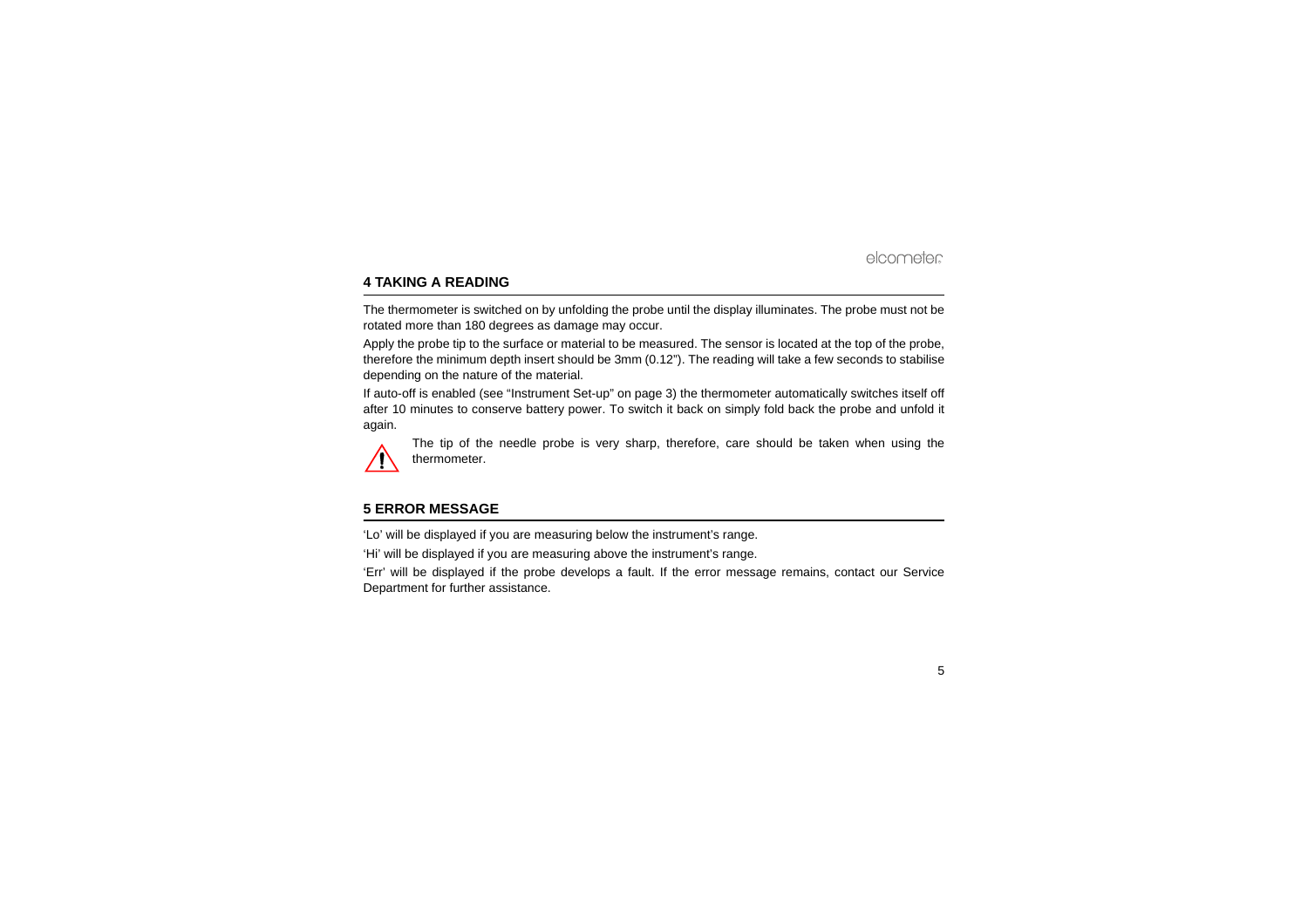## <span id="page-7-0"></span>**6 STORAGE**



## <span id="page-7-1"></span>**7 MAINTENANCE**

The Elcometer 212 Digital Pocket Thermometer is designed to give many years reliable service under normal operating and storage conditions.

The thermometer does not contain any user-replaceable components. In the unlikely event of a fault, your thermometer should be returned to your local Elcometer supplier or directly to Elcometer. The warranty will be invalidated if the instrument has been opened. Contact details can be found on the outside cover of these instructions, or on the Elcometer website, www.elcometer.com

Regular calibration checks over the life of the gauge and the certified calibration standard are a requirement of quality management procedures, e.g. ISO 9000, and other similar standards. For checks and certification contact Elcometer or your local Elcometer supplier.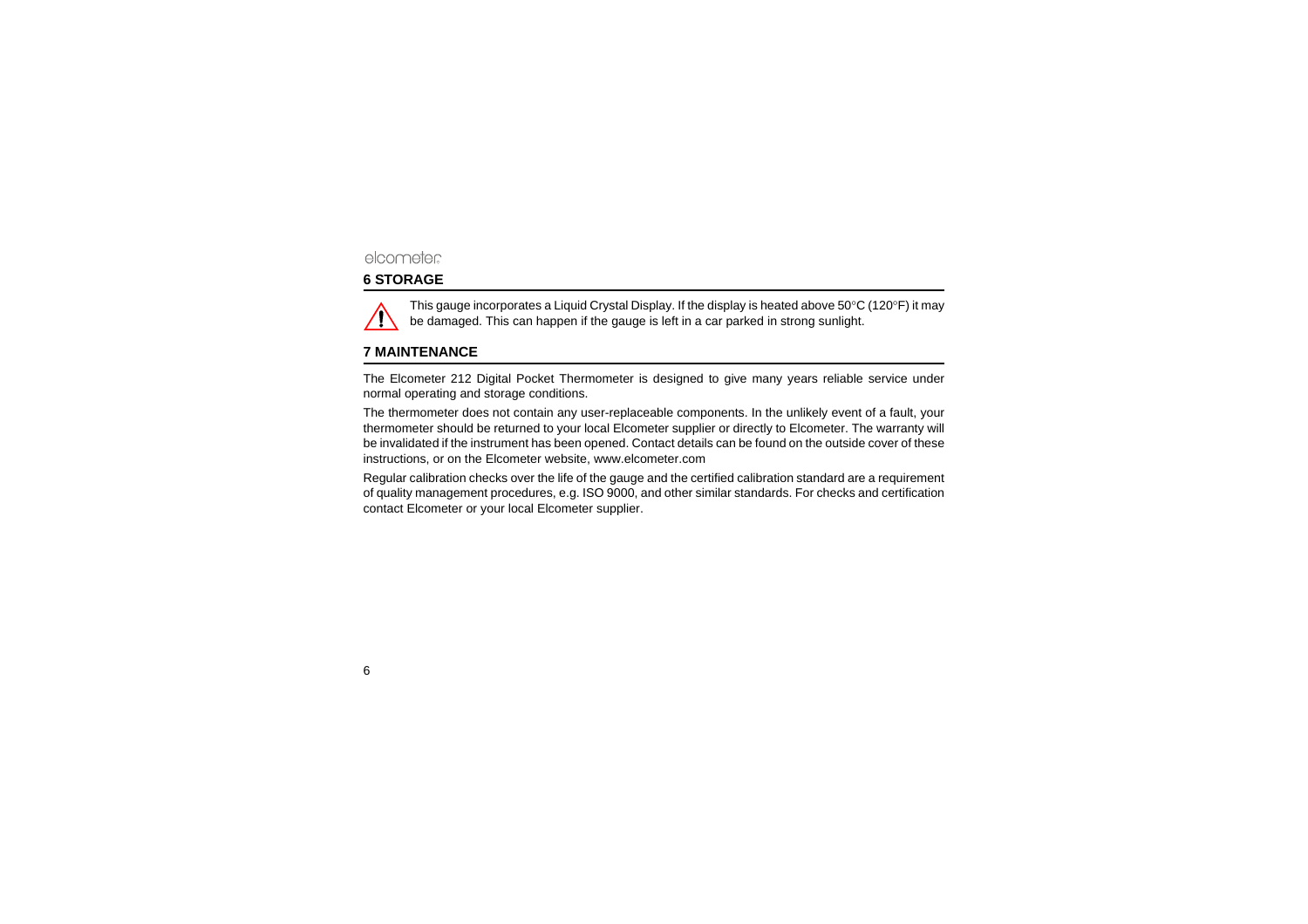## <span id="page-8-0"></span>**8 TECHNICAL SPECIFICATION**

| <b>Measurement Range:</b> | -49.9°C to +299.9°C (or -58°F to +572°F - user selectable)                         |
|---------------------------|------------------------------------------------------------------------------------|
| Resolution:               | $0.1^{\circ}$ C/ $^{\circ}$ F (or 1 $^{\circ}$ C/1 $^{\circ}$ F - user selectable) |
| Accuracy:                 | $\pm$ .0.4°C (-49.9 to $\pm$ 199.9°C) $\pm$ 1°C (+200 to 299.9°C)                  |
| Probe:                    | K-type Thermocouple                                                                |
| Battery:                  | 2 x 3 volt CR2032 lithium coin cell                                                |
| Battery Life:             | 1500 hours                                                                         |
| Display                   | 14mm LCD                                                                           |
| Case Dimensions:          | 19 mm x 47 mm x 153 mm (0.7" x 1.9" x 0.7")                                        |
| Weight:                   | 97 g (3.4 oz)                                                                      |
| Operating Temperature:    | -20 to 50 $^{\circ}$ C (-4 to 58 $^{\circ}$ F)                                     |